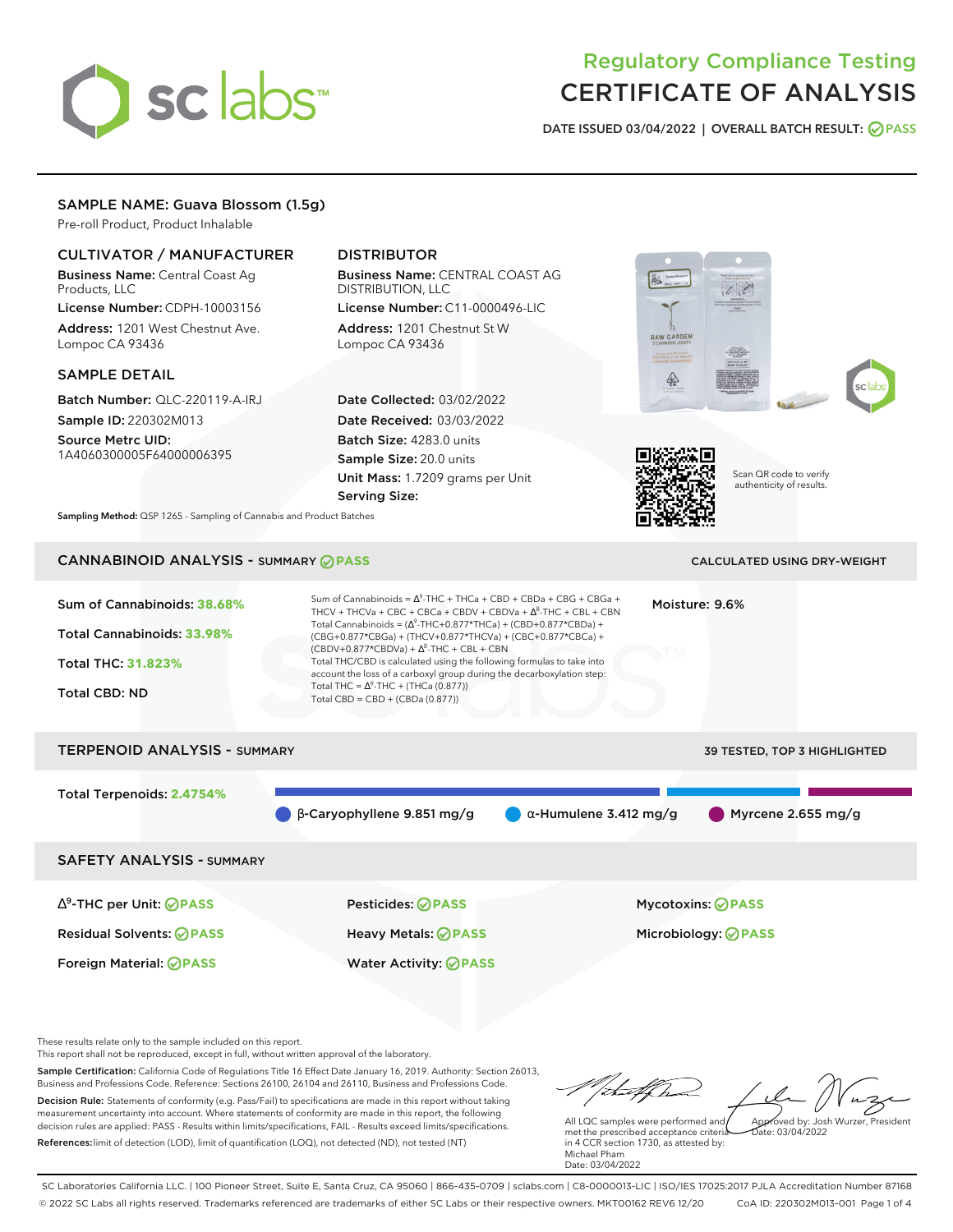



**GUAVA BLOSSOM (1.5G) | DATE ISSUED 03/04/2022 | OVERALL BATCH RESULT: PASS**

#### **CANNABINOID TEST RESULTS** - 03/04/2022 **PASS**

Tested by high-performance liquid chromatography with diode-array detection (HPLC-DAD). Calculated using Dry-Weight. **Method:** QSP 1157 - Analysis of Cannabinoids by HPLC-DAD

#### TOTAL CANNABINOIDS: **33.98%**

Total Cannabinoids (Total THC) + (Total CBD) + (Total CBG) + (Total THCV) + (Total CBC) +  $(Total CBDV) +  $\Delta^8$ -THC + CBL + CBN$ 

TOTAL THC: **31.823%** Total THC (Ƽ-THC+0.877\*THCa)

TOTAL CBD: ND

Total CBD (CBD+0.877\*CBDa)

TOTAL CBG: 1.54% Total CBG (CBG+0.877\*CBGa)

TOTAL THCV: 0.107% Total THCV (THCV+0.877\*THCVa)

TOTAL CBC: 0.51% Total CBC (CBC+0.877\*CBCa)

TOTAL CBDV: ND Total CBDV (CBDV+0.877\*CBDVa)

| <b>COMPOUND</b> | LOD/LOQ<br>(mg/g)          | <b>MEASUREMENT</b><br><b>UNCERTAINTY</b><br>(mg/g) | <b>RESULT</b><br>(mg/g) | <b>RESULT</b><br>(%) |
|-----------------|----------------------------|----------------------------------------------------|-------------------------|----------------------|
| <b>THCa</b>     | 0.05/0.14                  | ±7.145                                             | 357.27                  | 35.727               |
| <b>CBGa</b>     | 0.1 / 0.2                  | ±0.71                                              | 17.6                    | 1.76                 |
| <b>CBCa</b>     | 0.07/0.28                  | ±0.221                                             | 5.81                    | 0.581                |
| $\wedge^9$ -THC | 0.06 / 0.26                | ±0.131                                             | 4.90                    | 0.490                |
| <b>THCVa</b>    | 0.07/0.20                  | ±0.045                                             | 1.22                    | 0.122                |
| $\wedge^8$ -THC | 0.1/0.4                    | N/A                                                | <b>ND</b>               | <b>ND</b>            |
| <b>THCV</b>     | 0.1 / 0.2                  | N/A                                                | <b>ND</b>               | <b>ND</b>            |
| <b>CBD</b>      | 0.07/0.29                  | N/A                                                | <b>ND</b>               | <b>ND</b>            |
| <b>CBDa</b>     | 0.02/0.19                  | N/A                                                | <b>ND</b>               | <b>ND</b>            |
| <b>CBDV</b>     | 0.04 / 0.15                | N/A                                                | <b>ND</b>               | <b>ND</b>            |
| <b>CBDVa</b>    | 0.03/0.53                  | N/A                                                | <b>ND</b>               | <b>ND</b>            |
| <b>CBG</b>      | 0.06/0.19                  | N/A                                                | <b>ND</b>               | <b>ND</b>            |
| <b>CBL</b>      | 0.06 / 0.24                | N/A                                                | <b>ND</b>               | <b>ND</b>            |
| <b>CBN</b>      | 0.1/0.3                    | N/A                                                | <b>ND</b>               | <b>ND</b>            |
| <b>CBC</b>      | 0.2 / 0.5                  | N/A                                                | <b>ND</b>               | <b>ND</b>            |
|                 | <b>SUM OF CANNABINOIDS</b> |                                                    | 386.8 mg/g              | 38.68%               |

#### **UNIT MASS: 1.7209 grams per Unit**

| $\Delta^9$ -THC per Unit              | 1100 per-package limit | $8.43$ mg/unit | <b>PASS</b> |
|---------------------------------------|------------------------|----------------|-------------|
|                                       |                        |                |             |
| <b>Total THC per Unit</b>             |                        | 547.64 mg/unit |             |
| <b>CBD per Unit</b>                   |                        | <b>ND</b>      |             |
| <b>Total CBD per Unit</b>             |                        | <b>ND</b>      |             |
| Sum of Cannabinoids<br>per Unit       |                        | 665.6 mg/unit  |             |
| <b>Total Cannabinoids</b><br>per Unit |                        | 584.8 mg/unit  |             |

#### **MOISTURE TEST RESULT**

**9.6%** Tested 03/03/2022 **Method:** QSP 1224 - Loss on Drying (Moisture)

#### **TERPENOID TEST RESULTS** - 03/04/2022

Terpene analysis utilizing gas chromatography-flame ionization detection (GC-FID). **Method:** QSP 1192 - Analysis of Terpenoids by GC-FID

| <b>COMPOUND</b>         | LOD/LOQ<br>(mg/g) | <b>MEASUREMENT</b><br><b>UNCERTAINTY</b><br>(mg/g) | <b>RESULT</b><br>(mg/g)                         | <b>RESULT</b><br>(%) |
|-------------------------|-------------------|----------------------------------------------------|-------------------------------------------------|----------------------|
| β-Caryophyllene         | 0.004 / 0.012     | ±0.2729                                            | 9.851                                           | 0.9851               |
| $\alpha$ -Humulene      | 0.009/0.029       | ±0.0853                                            | 3.412                                           | 0.3412               |
| <b>Myrcene</b>          | 0.008 / 0.025     | ±0.0266                                            | 2.655                                           | 0.2655               |
| Limonene                | 0.005 / 0.016     | ±0.0227                                            | 2.042                                           | 0.2042               |
| Linalool                | 0.009 / 0.032     | ±0.0483                                            | 1.631                                           | 0.1631               |
| trans-ß-Farnesene       | 0.008 / 0.025     | ±0.0348                                            | 1.260                                           | 0.1260               |
| $\alpha$ -Bisabolol     | 0.008 / 0.026     | ±0.0319                                            | 0.769                                           | 0.0769               |
| $\beta$ -Ocimene        | 0.006 / 0.020     | ±0.0132                                            | 0.526                                           | 0.0526               |
| Fenchol                 | 0.010 / 0.034     | ±0.0154                                            | 0.511                                           | 0.0511               |
| <b>Terpineol</b>        | 0.009 / 0.031     | ±0.0231                                            | 0.484                                           | 0.0484               |
| Valencene               | 0.009 / 0.030     | ±0.0221                                            | 0.412                                           | 0.0412               |
| Caryophyllene<br>Oxide  | 0.010 / 0.033     | ±0.0078                                            | 0.219                                           | 0.0219               |
| <b>B-Pinene</b>         | 0.004 / 0.014     | ±0.0019                                            | 0.210                                           | 0.0210               |
| <b>Borneol</b>          | 0.005 / 0.016     | ±0.0058                                            | 0.176                                           | 0.0176               |
| <b>Nerolidol</b>        | 0.006 / 0.019     | ±0.0075                                            | 0.154                                           | 0.0154               |
| $\alpha$ -Pinene        | 0.005 / 0.017     | ±0.0010                                            | 0.146                                           | 0.0146               |
| Guaiol                  | 0.009 / 0.030     | ±0.0032                                            | 0.086                                           | 0.0086               |
| Pulegone                | 0.003 / 0.011     | ±0.0021                                            | 0.068                                           | 0.0068               |
| Terpinolene             | 0.008 / 0.026     | ±0.0010                                            | 0.065                                           | 0.0065               |
| Fenchone                | 0.009 / 0.028     | ±0.0010                                            | 0.045                                           | 0.0045               |
| Citronellol             | 0.003 / 0.010     | ±0.0007                                            | 0.019                                           | 0.0019               |
| Geraniol                | 0.002 / 0.007     | ±0.0004                                            | 0.013                                           | 0.0013               |
| Camphene                | 0.005 / 0.015     | N/A                                                | <loq< th=""><th><loq< th=""></loq<></th></loq<> | <loq< th=""></loq<>  |
| Cedrol                  | 0.008 / 0.027     | N/A                                                | <loq< th=""><th><loq< th=""></loq<></th></loq<> | <loq< th=""></loq<>  |
| Sabinene                | 0.004 / 0.014     | N/A                                                | <b>ND</b>                                       | ND                   |
| $\alpha$ -Phellandrene  | 0.006 / 0.020     | N/A                                                | <b>ND</b>                                       | ND                   |
| $\Delta^3$ -Carene      | 0.005 / 0.018     | N/A                                                | ND                                              | <b>ND</b>            |
| $\alpha$ -Terpinene     | 0.005 / 0.017     | N/A                                                | <b>ND</b>                                       | <b>ND</b>            |
| p-Cymene                | 0.005 / 0.016     | N/A                                                | ND                                              | <b>ND</b>            |
| Eucalyptol              | 0.006 / 0.018     | N/A                                                | <b>ND</b>                                       | <b>ND</b>            |
| $\gamma$ -Terpinene     | 0.006 / 0.018     | N/A                                                | ND                                              | ND                   |
| Sabinene Hydrate        | 0.006 / 0.022     | N/A                                                | ND                                              | ND                   |
| Isopulegol              | 0.005 / 0.016     | N/A                                                | <b>ND</b>                                       | ND                   |
| Camphor                 | 0.006 / 0.019     | N/A                                                | <b>ND</b>                                       | <b>ND</b>            |
| Isoborneol              | 0.004 / 0.012     | N/A                                                | ND                                              | ND                   |
| Menthol                 | 0.008 / 0.025     | N/A                                                | ND                                              | ND                   |
| Nerol                   | 0.003 / 0.011     | N/A                                                | <b>ND</b>                                       | <b>ND</b>            |
| <b>Geranyl Acetate</b>  | 0.004 / 0.014     | N/A                                                | ND                                              | ND                   |
| $\alpha$ -Cedrene       | 0.005 / 0.016     | N/A                                                | <b>ND</b>                                       | ND                   |
| <b>TOTAL TERPENOIDS</b> |                   |                                                    | 24.754 mg/g                                     | 2.4754%              |

SC Laboratories California LLC. | 100 Pioneer Street, Suite E, Santa Cruz, CA 95060 | 866-435-0709 | sclabs.com | C8-0000013-LIC | ISO/IES 17025:2017 PJLA Accreditation Number 87168 © 2022 SC Labs all rights reserved. Trademarks referenced are trademarks of either SC Labs or their respective owners. MKT00162 REV6 12/20 CoA ID: 220302M013-001 Page 2 of 4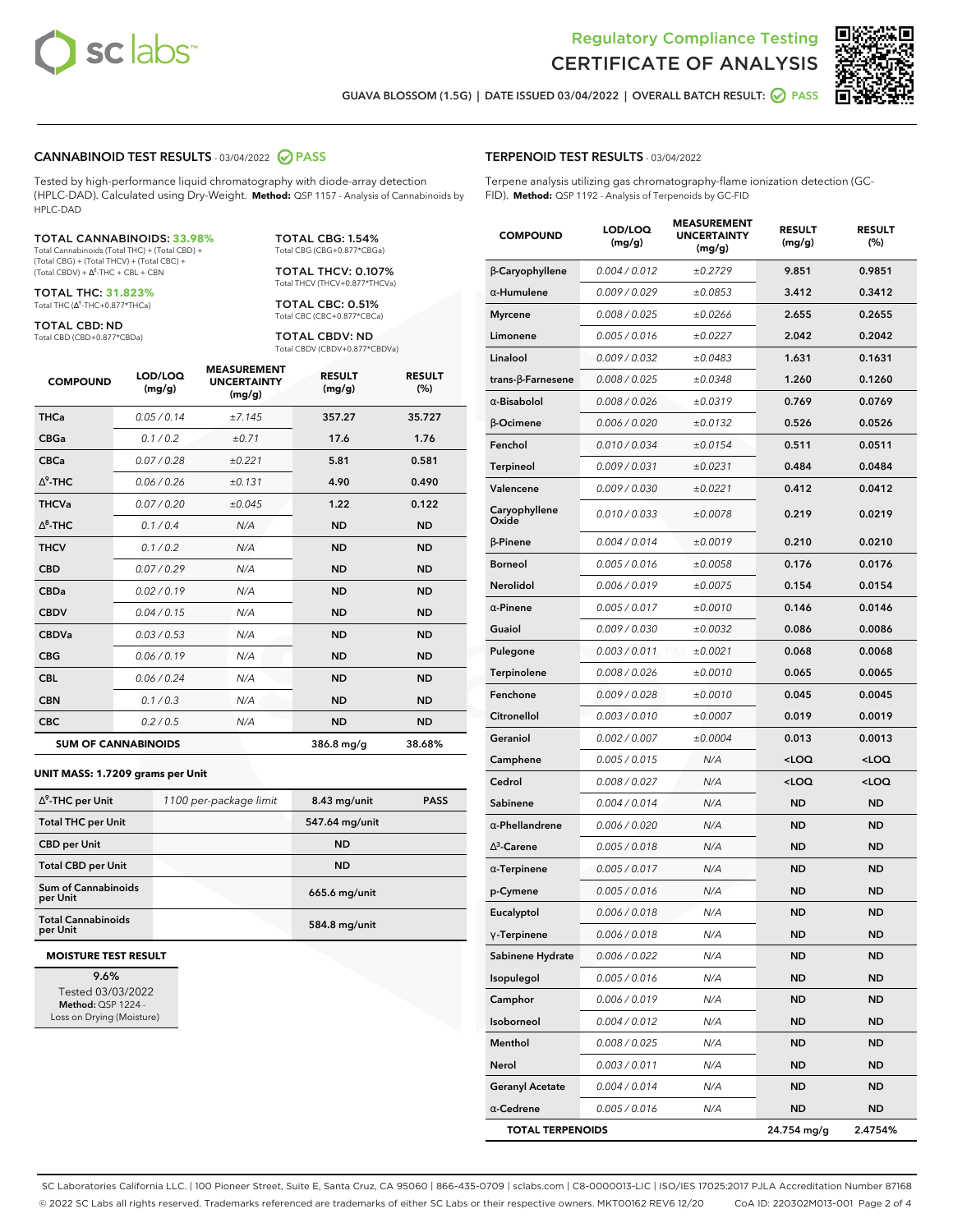



**GUAVA BLOSSOM (1.5G) | DATE ISSUED 03/04/2022 | OVERALL BATCH RESULT: PASS**

# **CATEGORY 1 PESTICIDE TEST RESULTS** - 03/04/2022 **PASS**

Pesticide and plant growth regulator analysis utilizing high-performance liquid chromatography-mass spectrometry (HPLC-MS) or gas chromatography-mass spectrometry (GC-MS). \*GC-MS utilized where indicated. **Method:** QSP 1212 - Analysis of Pesticides and Mycotoxins by LC-MS or QSP 1213 - Analysis of Pesticides by GC-MS

| 0.03 / 0.08<br>Aldicarb<br>$\ge$ LOD<br>N/A<br><b>ND</b><br><b>PASS</b><br>Carbofuran<br>0.02 / 0.05<br>$\ge$ LOD<br>N/A<br><b>ND</b><br><b>PASS</b><br>Chlordane*<br>0.03 / 0.08<br>N/A<br><b>PASS</b><br>$>$ LOD<br><b>ND</b><br><b>PASS</b><br>Chlorfenapyr*<br>0.03/0.10<br>$>$ LOD<br>N/A<br><b>ND</b><br>0.02 / 0.06<br>$\ge$ LOD<br>N/A<br><b>ND</b><br><b>PASS</b><br>Chlorpyrifos<br>0.02 / 0.07<br>N/A<br>Coumaphos<br>$\ge$ LOD<br><b>ND</b><br><b>PASS</b><br>Daminozide<br>N/A<br><b>PASS</b><br>0.02 / 0.07<br>$\ge$ LOD<br><b>ND</b><br><b>Dichlorvos</b><br>0.03/0.09<br>$>$ LOD<br>N/A<br><b>ND</b><br><b>PASS</b><br>(DDVP)<br>Dimethoate<br>0.03 / 0.08<br>$\ge$ LOD<br>N/A<br><b>ND</b><br><b>PASS</b><br>0.03/0.10<br><b>ND</b><br><b>PASS</b><br>Ethoprophos<br>$\ge$ LOD<br>N/A<br><b>PASS</b><br>Etofenprox<br>0.02 / 0.06<br>$\ge$ LOD<br>N/A<br><b>ND</b><br>0.03 / 0.08<br>N/A<br><b>ND</b><br><b>PASS</b><br>Fenoxycarb<br>$\ge$ LOD<br>0.03 / 0.08<br>$\ge$ LOD<br>N/A<br><b>ND</b><br><b>PASS</b><br>Fipronil<br>Imazalil<br>0.02/0.06<br>N/A<br>$>$ LOD<br><b>ND</b><br><b>PASS</b><br><b>Methiocarb</b><br>0.02 / 0.07<br>$\ge$ LOD<br>N/A<br><b>ND</b><br><b>PASS</b><br>0.03/0.10<br>N/A<br><b>ND</b><br><b>PASS</b><br>Parathion-methyl<br>$\ge$ LOD<br>0.03/0.09<br>N/A<br><b>ND</b><br><b>PASS</b><br><b>Mevinphos</b><br>$>$ LOD<br>Paclobutrazol<br>N/A<br><b>ND</b><br><b>PASS</b><br>0.02 / 0.05<br>$>$ LOD<br>0.03/0.09<br>N/A<br><b>ND</b><br><b>PASS</b><br>$\ge$ LOD<br>Propoxur<br>0.03 / 0.08<br>N/A<br><b>ND</b><br>Spiroxamine<br>$\ge$ LOD<br><b>PASS</b><br><b>PASS</b><br>Thiacloprid<br>0.03/0.10<br>$>$ LOD<br>N/A<br><b>ND</b> | <b>COMPOUND</b> | LOD/LOQ<br>$(\mu g/g)$ | <b>ACTION</b><br>LIMIT<br>$(\mu g/g)$ | <b>MEASUREMENT</b><br><b>UNCERTAINTY</b><br>$(\mu g/g)$ | <b>RESULT</b><br>$(\mu g/g)$ | <b>RESULT</b> |
|---------------------------------------------------------------------------------------------------------------------------------------------------------------------------------------------------------------------------------------------------------------------------------------------------------------------------------------------------------------------------------------------------------------------------------------------------------------------------------------------------------------------------------------------------------------------------------------------------------------------------------------------------------------------------------------------------------------------------------------------------------------------------------------------------------------------------------------------------------------------------------------------------------------------------------------------------------------------------------------------------------------------------------------------------------------------------------------------------------------------------------------------------------------------------------------------------------------------------------------------------------------------------------------------------------------------------------------------------------------------------------------------------------------------------------------------------------------------------------------------------------------------------------------------------------------------------------------------------------------------------------------------------------------------------------------|-----------------|------------------------|---------------------------------------|---------------------------------------------------------|------------------------------|---------------|
|                                                                                                                                                                                                                                                                                                                                                                                                                                                                                                                                                                                                                                                                                                                                                                                                                                                                                                                                                                                                                                                                                                                                                                                                                                                                                                                                                                                                                                                                                                                                                                                                                                                                                       |                 |                        |                                       |                                                         |                              |               |
|                                                                                                                                                                                                                                                                                                                                                                                                                                                                                                                                                                                                                                                                                                                                                                                                                                                                                                                                                                                                                                                                                                                                                                                                                                                                                                                                                                                                                                                                                                                                                                                                                                                                                       |                 |                        |                                       |                                                         |                              |               |
|                                                                                                                                                                                                                                                                                                                                                                                                                                                                                                                                                                                                                                                                                                                                                                                                                                                                                                                                                                                                                                                                                                                                                                                                                                                                                                                                                                                                                                                                                                                                                                                                                                                                                       |                 |                        |                                       |                                                         |                              |               |
|                                                                                                                                                                                                                                                                                                                                                                                                                                                                                                                                                                                                                                                                                                                                                                                                                                                                                                                                                                                                                                                                                                                                                                                                                                                                                                                                                                                                                                                                                                                                                                                                                                                                                       |                 |                        |                                       |                                                         |                              |               |
|                                                                                                                                                                                                                                                                                                                                                                                                                                                                                                                                                                                                                                                                                                                                                                                                                                                                                                                                                                                                                                                                                                                                                                                                                                                                                                                                                                                                                                                                                                                                                                                                                                                                                       |                 |                        |                                       |                                                         |                              |               |
|                                                                                                                                                                                                                                                                                                                                                                                                                                                                                                                                                                                                                                                                                                                                                                                                                                                                                                                                                                                                                                                                                                                                                                                                                                                                                                                                                                                                                                                                                                                                                                                                                                                                                       |                 |                        |                                       |                                                         |                              |               |
|                                                                                                                                                                                                                                                                                                                                                                                                                                                                                                                                                                                                                                                                                                                                                                                                                                                                                                                                                                                                                                                                                                                                                                                                                                                                                                                                                                                                                                                                                                                                                                                                                                                                                       |                 |                        |                                       |                                                         |                              |               |
|                                                                                                                                                                                                                                                                                                                                                                                                                                                                                                                                                                                                                                                                                                                                                                                                                                                                                                                                                                                                                                                                                                                                                                                                                                                                                                                                                                                                                                                                                                                                                                                                                                                                                       |                 |                        |                                       |                                                         |                              |               |
|                                                                                                                                                                                                                                                                                                                                                                                                                                                                                                                                                                                                                                                                                                                                                                                                                                                                                                                                                                                                                                                                                                                                                                                                                                                                                                                                                                                                                                                                                                                                                                                                                                                                                       |                 |                        |                                       |                                                         |                              |               |
|                                                                                                                                                                                                                                                                                                                                                                                                                                                                                                                                                                                                                                                                                                                                                                                                                                                                                                                                                                                                                                                                                                                                                                                                                                                                                                                                                                                                                                                                                                                                                                                                                                                                                       |                 |                        |                                       |                                                         |                              |               |
|                                                                                                                                                                                                                                                                                                                                                                                                                                                                                                                                                                                                                                                                                                                                                                                                                                                                                                                                                                                                                                                                                                                                                                                                                                                                                                                                                                                                                                                                                                                                                                                                                                                                                       |                 |                        |                                       |                                                         |                              |               |
|                                                                                                                                                                                                                                                                                                                                                                                                                                                                                                                                                                                                                                                                                                                                                                                                                                                                                                                                                                                                                                                                                                                                                                                                                                                                                                                                                                                                                                                                                                                                                                                                                                                                                       |                 |                        |                                       |                                                         |                              |               |
|                                                                                                                                                                                                                                                                                                                                                                                                                                                                                                                                                                                                                                                                                                                                                                                                                                                                                                                                                                                                                                                                                                                                                                                                                                                                                                                                                                                                                                                                                                                                                                                                                                                                                       |                 |                        |                                       |                                                         |                              |               |
|                                                                                                                                                                                                                                                                                                                                                                                                                                                                                                                                                                                                                                                                                                                                                                                                                                                                                                                                                                                                                                                                                                                                                                                                                                                                                                                                                                                                                                                                                                                                                                                                                                                                                       |                 |                        |                                       |                                                         |                              |               |
|                                                                                                                                                                                                                                                                                                                                                                                                                                                                                                                                                                                                                                                                                                                                                                                                                                                                                                                                                                                                                                                                                                                                                                                                                                                                                                                                                                                                                                                                                                                                                                                                                                                                                       |                 |                        |                                       |                                                         |                              |               |
|                                                                                                                                                                                                                                                                                                                                                                                                                                                                                                                                                                                                                                                                                                                                                                                                                                                                                                                                                                                                                                                                                                                                                                                                                                                                                                                                                                                                                                                                                                                                                                                                                                                                                       |                 |                        |                                       |                                                         |                              |               |
|                                                                                                                                                                                                                                                                                                                                                                                                                                                                                                                                                                                                                                                                                                                                                                                                                                                                                                                                                                                                                                                                                                                                                                                                                                                                                                                                                                                                                                                                                                                                                                                                                                                                                       |                 |                        |                                       |                                                         |                              |               |
|                                                                                                                                                                                                                                                                                                                                                                                                                                                                                                                                                                                                                                                                                                                                                                                                                                                                                                                                                                                                                                                                                                                                                                                                                                                                                                                                                                                                                                                                                                                                                                                                                                                                                       |                 |                        |                                       |                                                         |                              |               |
|                                                                                                                                                                                                                                                                                                                                                                                                                                                                                                                                                                                                                                                                                                                                                                                                                                                                                                                                                                                                                                                                                                                                                                                                                                                                                                                                                                                                                                                                                                                                                                                                                                                                                       |                 |                        |                                       |                                                         |                              |               |
|                                                                                                                                                                                                                                                                                                                                                                                                                                                                                                                                                                                                                                                                                                                                                                                                                                                                                                                                                                                                                                                                                                                                                                                                                                                                                                                                                                                                                                                                                                                                                                                                                                                                                       |                 |                        |                                       |                                                         |                              |               |
|                                                                                                                                                                                                                                                                                                                                                                                                                                                                                                                                                                                                                                                                                                                                                                                                                                                                                                                                                                                                                                                                                                                                                                                                                                                                                                                                                                                                                                                                                                                                                                                                                                                                                       |                 |                        |                                       |                                                         |                              |               |

# **CATEGORY 2 PESTICIDE TEST RESULTS** - 03/04/2022 **PASS**

| <b>COMPOUND</b>          | LOD/LOO<br>$(\mu g/g)$ | <b>ACTION</b><br><b>LIMIT</b><br>$(\mu g/g)$ | <b>MEASUREMENT</b><br><b>UNCERTAINTY</b><br>$(\mu g/g)$ | <b>RESULT</b><br>$(\mu g/g)$ | <b>RESULT</b> |
|--------------------------|------------------------|----------------------------------------------|---------------------------------------------------------|------------------------------|---------------|
| Abamectin                | 0.03/0.10              | 0.1                                          | N/A                                                     | <b>ND</b>                    | <b>PASS</b>   |
| Acephate                 | 0.02 / 0.07            | 0.1                                          | N/A                                                     | <b>ND</b>                    | <b>PASS</b>   |
| Acequinocyl              | 0.02/0.07              | 0.1                                          | N/A                                                     | <b>ND</b>                    | <b>PASS</b>   |
| Acetamiprid              | 0.02/0.05              | 0.1                                          | N/A                                                     | <b>ND</b>                    | <b>PASS</b>   |
| Azoxystrobin             | 0.02 / 0.07            | 0.1                                          | N/A                                                     | <b>ND</b>                    | <b>PASS</b>   |
| <b>Bifenazate</b>        | 0.01/0.04              | 0.1                                          | N/A                                                     | <b>ND</b>                    | <b>PASS</b>   |
| <b>Bifenthrin</b>        | 0.02/0.05              | 3                                            | N/A                                                     | <b>ND</b>                    | <b>PASS</b>   |
| <b>Boscalid</b>          | 0.03/0.09              | 0.1                                          | N/A                                                     | <b>ND</b>                    | <b>PASS</b>   |
| Captan                   | 0.19/0.57              | 0.7                                          | N/A                                                     | <b>ND</b>                    | <b>PASS</b>   |
| Carbaryl                 | 0.02/0.06              | 0.5                                          | N/A                                                     | <b>ND</b>                    | <b>PASS</b>   |
| Chlorantranilip-<br>role | 0.04/0.12              | 10                                           | N/A                                                     | <b>ND</b>                    | <b>PASS</b>   |
| Clofentezine             | 0.03/0.09              | 0.1                                          | N/A                                                     | <b>ND</b>                    | <b>PASS</b>   |

### **CATEGORY 2 PESTICIDE TEST RESULTS** - 03/04/2022 continued

| <b>COMPOUND</b>               | LOD/LOQ<br>(µg/g) | <b>ACTION</b><br>LIMIT<br>(µg/g) | <b>MEASUREMENT</b><br><b>UNCERTAINTY</b><br>$(\mu g/g)$ | <b>RESULT</b><br>$(\mu g/g)$ | <b>RESULT</b> |
|-------------------------------|-------------------|----------------------------------|---------------------------------------------------------|------------------------------|---------------|
| Cyfluthrin                    | 0.12 / 0.38       | 2                                | N/A                                                     | <b>ND</b>                    | <b>PASS</b>   |
| Cypermethrin                  | 0.11 / 0.32       | 1                                | N/A                                                     | <b>ND</b>                    | <b>PASS</b>   |
| <b>Diazinon</b>               | 0.02 / 0.05       | 0.1                              | N/A                                                     | <b>ND</b>                    | <b>PASS</b>   |
| Dimethomorph                  | 0.03 / 0.09       | 2                                | N/A                                                     | <b>ND</b>                    | <b>PASS</b>   |
| Etoxazole                     | 0.02 / 0.06       | 0.1                              | N/A                                                     | <b>ND</b>                    | <b>PASS</b>   |
| Fenhexamid                    | 0.03 / 0.09       | 0.1                              | N/A                                                     | <b>ND</b>                    | <b>PASS</b>   |
| Fenpyroximate                 | 0.02 / 0.06       | 0.1                              | N/A                                                     | <b>ND</b>                    | <b>PASS</b>   |
| Flonicamid                    | 0.03 / 0.10       | 0.1                              | N/A                                                     | <b>ND</b>                    | <b>PASS</b>   |
| Fludioxonil                   | 0.03 / 0.10       | 0.1                              | N/A                                                     | <b>ND</b>                    | <b>PASS</b>   |
| Hexythiazox                   | 0.02 / 0.07       | 0.1                              | N/A                                                     | <b>ND</b>                    | <b>PASS</b>   |
| Imidacloprid                  | 0.04 / 0.11       | 5                                | N/A                                                     | <b>ND</b>                    | <b>PASS</b>   |
| Kresoxim-methyl               | 0.02 / 0.07       | 0.1                              | N/A                                                     | <b>ND</b>                    | <b>PASS</b>   |
| Malathion                     | 0.03 / 0.09       | 0.5                              | N/A                                                     | <b>ND</b>                    | <b>PASS</b>   |
| Metalaxyl                     | 0.02 / 0.07       | $\overline{c}$                   | N/A                                                     | <b>ND</b>                    | <b>PASS</b>   |
| Methomyl                      | 0.03 / 0.10       | 1                                | N/A                                                     | <b>ND</b>                    | <b>PASS</b>   |
| Myclobutanil                  | 0.03/0.09         | 0.1                              | N/A                                                     | <b>ND</b>                    | <b>PASS</b>   |
| Naled                         | 0.02 / 0.07       | 0.1                              | N/A                                                     | <b>ND</b>                    | <b>PASS</b>   |
| Oxamyl                        | 0.04 / 0.11       | 0.5                              | N/A                                                     | <b>ND</b>                    | <b>PASS</b>   |
| Pentachloronitro-<br>benzene* | 0.03/0.09         | 0.1                              | N/A                                                     | <b>ND</b>                    | <b>PASS</b>   |
| Permethrin                    | 0.04 / 0.12       | 0.5                              | N/A                                                     | <b>ND</b>                    | <b>PASS</b>   |
| Phosmet                       | 0.03 / 0.10       | 0.1                              | N/A                                                     | <b>ND</b>                    | PASS          |
| Piperonyl<br><b>Butoxide</b>  | 0.02 / 0.07       | 3                                | N/A                                                     | <b>ND</b>                    | <b>PASS</b>   |
| Prallethrin                   | 0.03 / 0.08       | 0.1                              | N/A                                                     | <b>ND</b>                    | <b>PASS</b>   |
| Propiconazole                 | 0.02 / 0.07       | 0.1                              | N/A                                                     | <b>ND</b>                    | <b>PASS</b>   |
| Pyrethrins                    | 0.04 / 0.12       | 0.5                              | N/A                                                     | <b>ND</b>                    | <b>PASS</b>   |
| Pyridaben                     | 0.02 / 0.07       | 0.1                              | N/A                                                     | <b>ND</b>                    | <b>PASS</b>   |
| Spinetoram                    | 0.02 / 0.07       | 0.1                              | N/A                                                     | <b>ND</b>                    | <b>PASS</b>   |
| Spinosad                      | 0.02 / 0.07       | 0.1                              | N/A                                                     | <b>ND</b>                    | <b>PASS</b>   |
| Spiromesifen                  | 0.02 / 0.05       | 0.1                              | N/A                                                     | <b>ND</b>                    | <b>PASS</b>   |
| Spirotetramat                 | 0.02 / 0.06       | 0.1                              | N/A                                                     | <b>ND</b>                    | <b>PASS</b>   |
| Tebuconazole                  | 0.02 / 0.07       | 0.1                              | N/A                                                     | <b>ND</b>                    | <b>PASS</b>   |
| Thiamethoxam                  | 0.03 / 0.10       | 5                                | N/A                                                     | <b>ND</b>                    | <b>PASS</b>   |
| Trifloxystrobin               | 0.03 / 0.08       | 0.1                              | N/A                                                     | <b>ND</b>                    | <b>PASS</b>   |

SC Laboratories California LLC. | 100 Pioneer Street, Suite E, Santa Cruz, CA 95060 | 866-435-0709 | sclabs.com | C8-0000013-LIC | ISO/IES 17025:2017 PJLA Accreditation Number 87168 © 2022 SC Labs all rights reserved. Trademarks referenced are trademarks of either SC Labs or their respective owners. MKT00162 REV6 12/20 CoA ID: 220302M013-001 Page 3 of 4